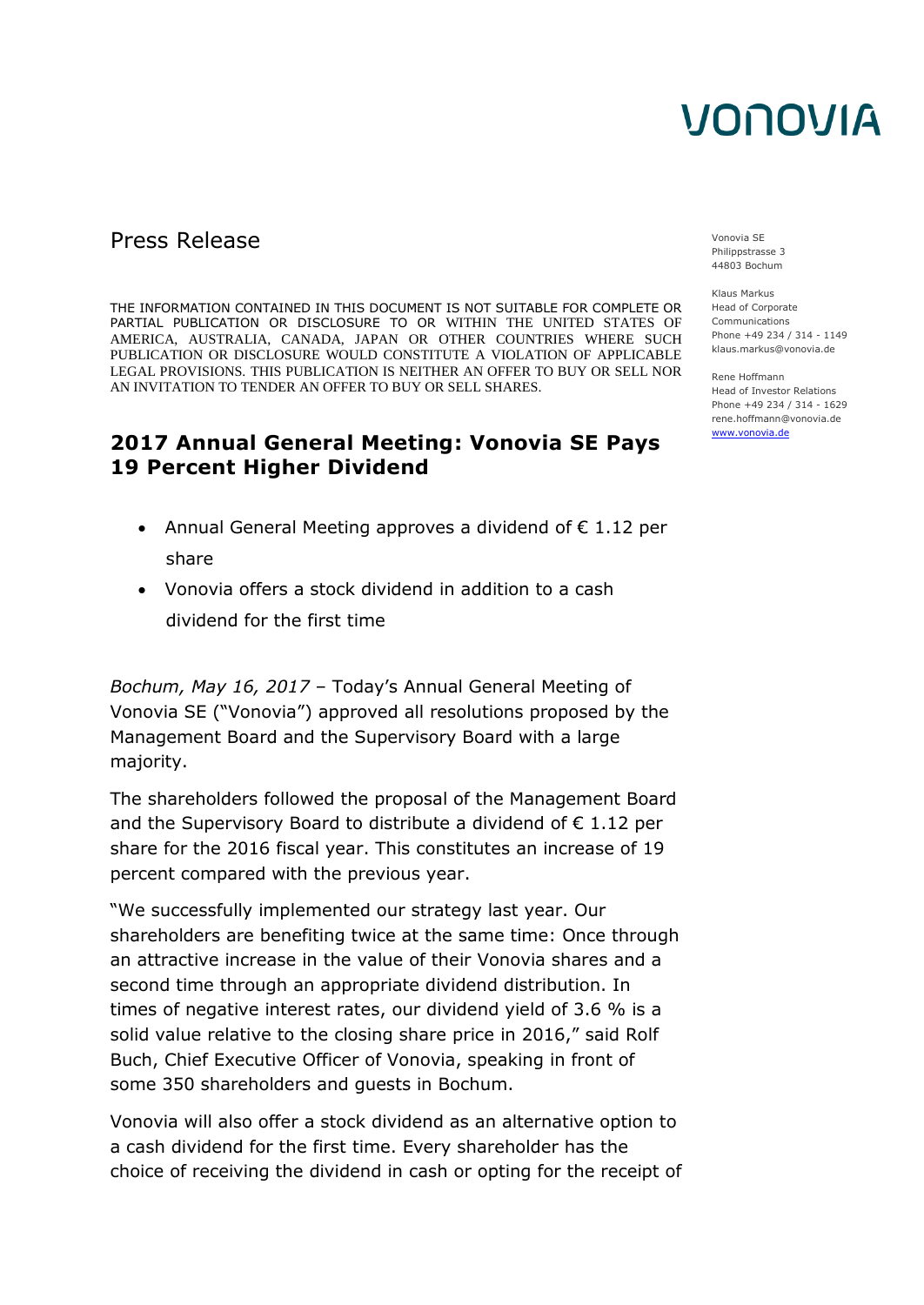Page 2 / 4 Vonovia SE

new shares in order to benefit more strongly from the future increase in value of the company.

"We have been able to improve our key figures significantly in the past year primarily through internal growth. This development attests to our robust business model and efficient inventory and cost management. With the successful acquisition of conwert, we are expanding our presence in attractive cities. The integration will be completely concluded on schedule by mid-year," said Buch.

As proposed by the Management Board and the Supervisory Board, the Annual General Meeting also resolved to replenish authorized capital. Doing so will fully ensure the continued financial flexibility of the company by comprehensively strengthening the equity of the company, as needed.

In 2018, Vonovia plans to move into the new corporate headquarters in Bochum. In connection with this, the Annual General Meeting approved the move of the registered office and the related shift to the Bochum local court as the responsible registry court.

The detailed voting results will be published at www.vonovia.de.

Philippstrasse 3 44803 Bochum

Klaus Markus Head of Corporate Communications Phone +49 234 / 314 - 1149 klaus.markus@vonovia.de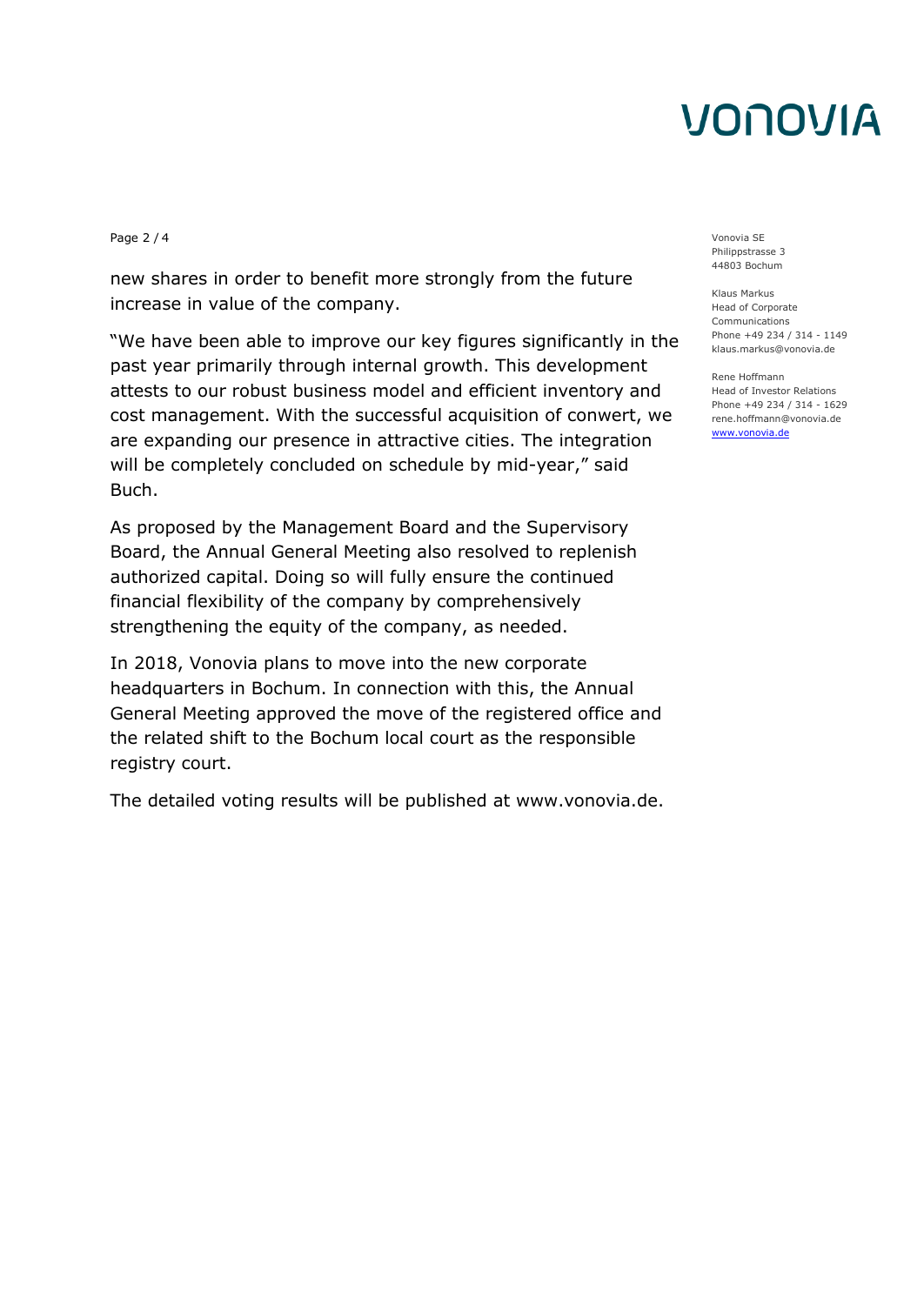Page 3 / 4 Vonovia SE

#### *2017 Financial Calendar*

*May 24: Interim Report for the first three months of 2017 August 2: Interim Report for the first six months of 2017 November 8: Interim Report for the first nine months of 2017*

#### **About Vonovia**

Vonovia SE is Germany's leading nationwide residential real estate company. Vonovia currently owns and manages around 392,000 residential units in all of Germany's attractive cities and regions. Its portfolio is worth more than € 27 billion. As a modern service company, Vonovia focuses on customer orientation and tenant satisfaction. Offering tenants affordable, attractive and livable homes is a prerequisite for the company's successful development. Accordingly, Vonovia makes long-term investments in the maintenance, modernization and senior-friendly conversion of its properties. The company will also be creating more and more new apartments by realizing infill developments and adding on to existing buildings.

The company, which is based in Bochum, has been listed on the stock exchange since 2013 and on the DAX 30 since September 2015. Vonovia SE is also listed on the international indices STOXX Europe 600, MSCI Germany, MSCI Germany, GPR 250 and EPRA/NAREIT Europe. Vonovia has a workforce of approximately 7,400 employees.

#### **Additional Information:**

Approval: Regulated Market/Prime Standard, Frankfurt Stock Exchange ISIN: DE000A1ML7J1 WKN: A1ML7J Common code: 094567408 Registered headquarters of Vonovia SE: Düsseldorf, Germany; Düsseldorf Local Court, HRB 68115 Business address of Vonovia SE: Philippstrasse 3, 44803 Bochum, Germany

Any securities discussed have not been and will not be registered under the U.S. Securities Act of 1933, as amended, or with any securities regulators of any state or any other jurisdiction in the United States of America, Australia, Canada or Japan. Accordingly, unless an exemption under relevant securities laws is applicable, any such securities may not be offered, sold, exercised, transferred, delivered or distributed, directly or indirectly, within or into the United States, Australia, Canada or Japan if to do so would constitute a violation of the relevant laws of, or require registration of such securities in, the relevant jurisdiction. There will be no public offering of securities in the United States, Australia, Canada or Japan or in any jurisdiction in which such offers or sales are unlawful.

This press release has been issued by Vonovia SE and/or its subsidiaries solely for information purposes. This press release may contain statements, assumptions, opinions and predictions about the anticipated future development of Vonovia ("forward-looking statements") that reproduce various assumptions regarding, e.g., results derived from Vonovia's current business or from publicly available sources that have not been subject to an independent audit or indepth evaluation by Vonovia and that may turn out to be incorrect at a later stage. All forwardlooking statements express current expectations based on the current business plan and various other assumptions and therefore come with risks and uncertainties that are not insignificant. All forward-looking statements should not therefore be taken as a guarantee for future performance Philippstrasse 3 44803 Bochum

Klaus Markus Head of Corporate Communications Phone +49 234 / 314 - 1149 klaus.markus@vonovia.de